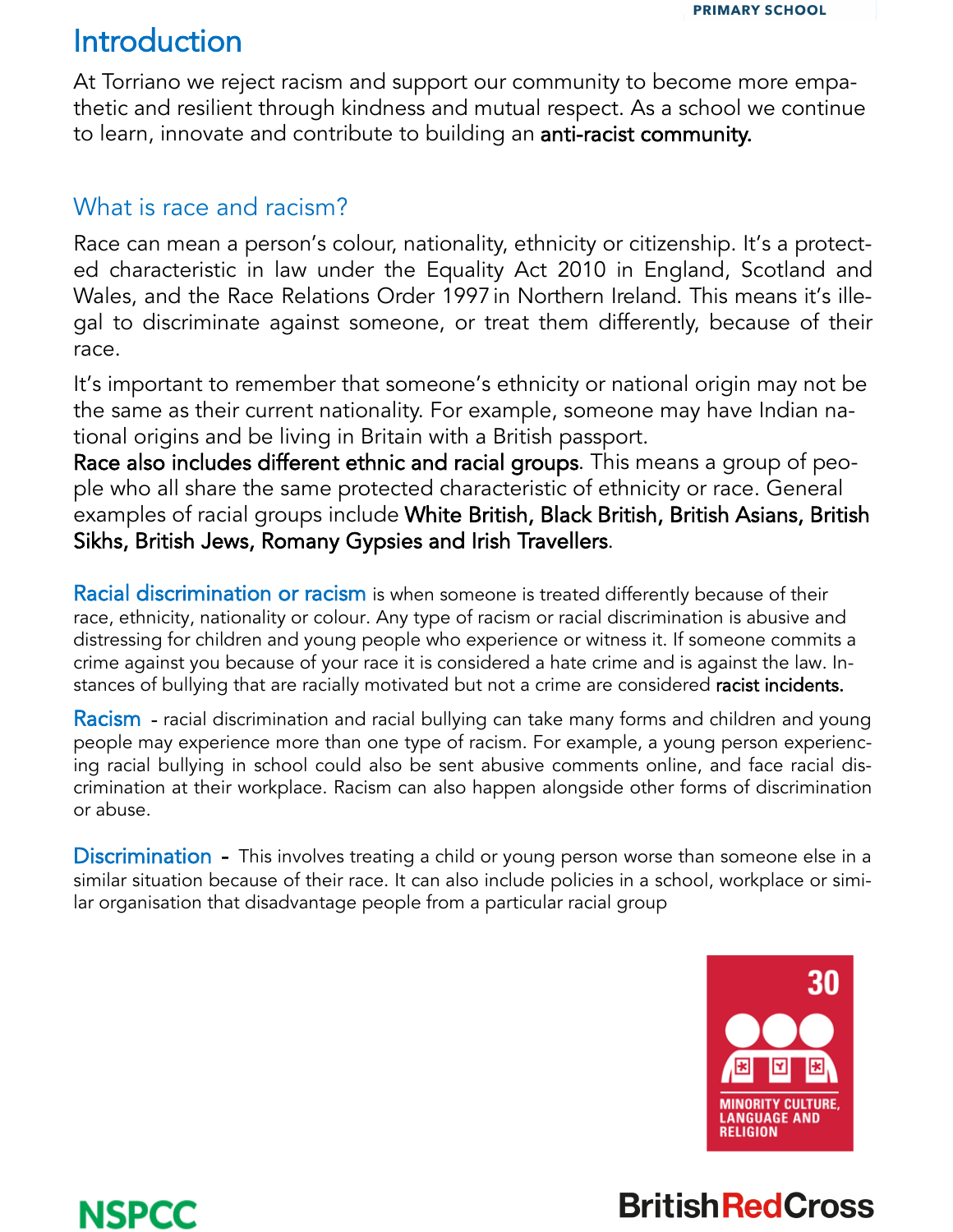Harassment - This involves making a child, young person, or adult feel humiliated, offended or degraded. Harassment can be through spoken or written words, offensive emails, comments online or on social media, jokes, physical or facial expressions

**Victimisation-** This is when a person is treated badly because they have made a complaint of race related discrimination under the Equality Act 2010. It can also happen when someone is supporting a person who's complained about racism or racial discrimination

**Overt racism-** This involves making openly racist remarks to a child, young person or adult. It can include racist comments, such as being called racists names or being sent insulting messages or threats. It can also include physical violence or assault, or damaging personal belongings.

Covert Racism- Covert racism involves making comments that devalue or put someone down because of their race. These comments or 'microagressions' reflect racial prejudice and can make young people feel like they're less important because of their race or that they don't fit in. Examples include things like saying 'I don't see colour', which may come from a well-intentioned place but it doesn't recognise the diversity which actually does exist. If you claim to not see colour it can mean you're not acknowledging a young person's identity and lived experience.

Gaslighting—racial gas ighting is when a victim is led to doubt and question their own sense of reality with regard to racism. For example countering someone's memory of events, withholding "understanding" or refusing to listen, conveniently "forgetting" or denying that something happened, playing down a person's feelings as unimportant or irrational, diverting to focus on credibility of what someone is saying and victim blaming. Ie– they're such a nice family, they didn't mean anything.



**British Red Cross**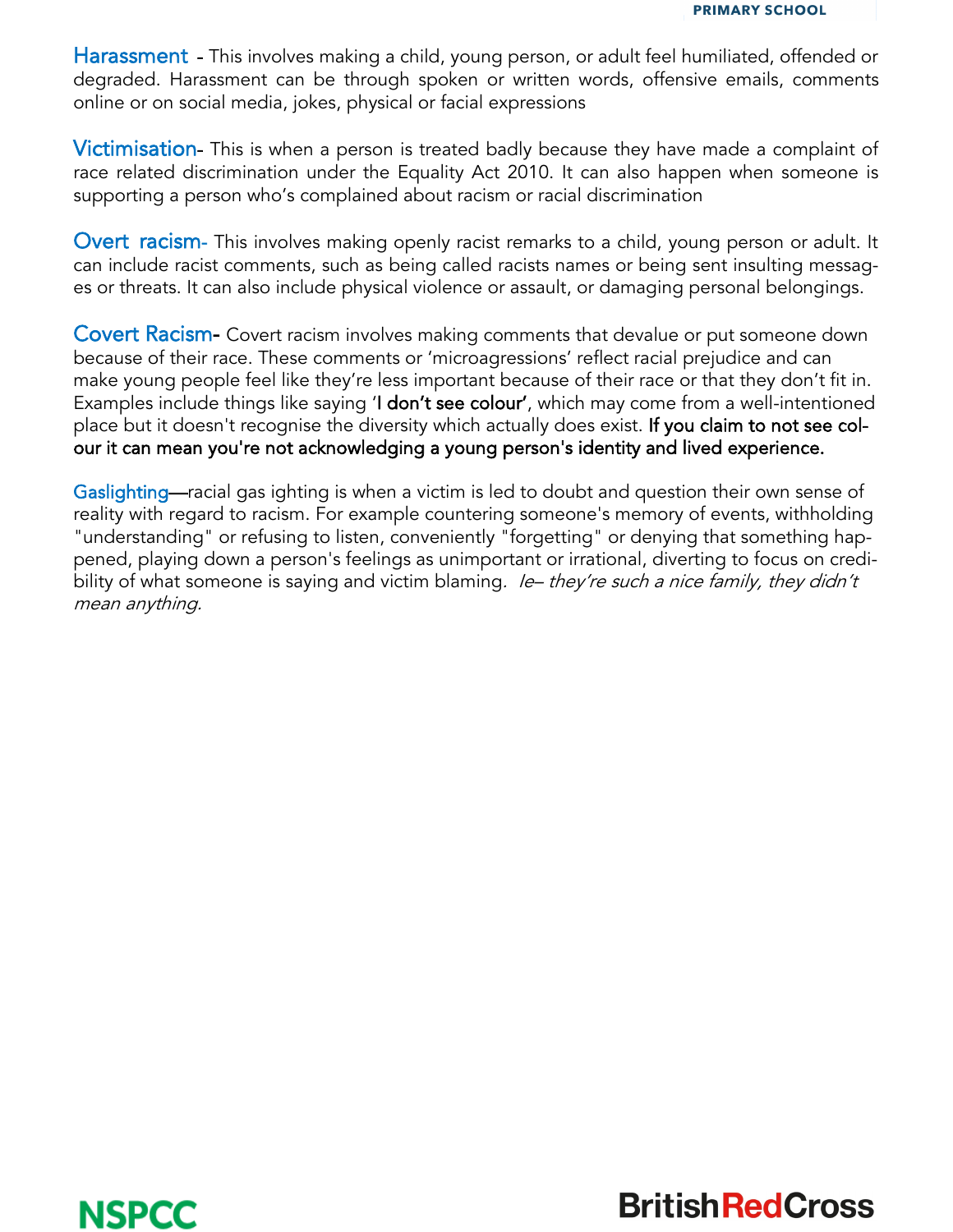

### Talking with children about race and racism

If you have never experienced talking about racism or have not experienced racism yourself, you may be uncertain about how to talk about it. In order to give yourself the confidence to talk about this topic with children, we would recommend exploring the issue yourself first.

The [National Museum of African American History and Culture](https://nmaahc.si.edu/learn/talking-about-race) recommends adults start by reflecting on our own experiences when we were a child. You could put yourself in the shoes of a child by thinking about these questions:

- When did you first notice race as a child?
- How did you make sense of differences between people? What confused you?
- What childhood experiences did you have with people who were different from you in some way?
- How, if ever, did an adult support you in thinking about racial differences?

It is important to recognise that systemic racism exists. Racism is more than name calling.

It can be seen all around us, from beauty standards to the visibility and depiction of people in everyday society. It also affects the way people live, from the jobs they can get to their personal wellbeing and sense of safety. If you wish to learn more about racism and how it affects people in British society look at the [Runnymede Trust online](https://www.runnymedetrust.org/projects-and-publications/employment-3/we-are-ghosts-race-class-and-institutional-prejudice.html) research.

You can also understand more about racism by listening to stories of lived experiences. Use the [Black Lives Matter: resources for young people resource](https://www.redcross.org.uk/get-involved/teaching-resources/black-lives-matter-resources-for-young-people) which contains stories and experiences as well as reflective activities to explore the effects of racism on individual wellbeing. Listening to the voices of those who experience racism is vital to understanding it. However, it is important to remember that these experiences are distressing. Be mindful and empathetic of the mental and emotional impact of these issues on those who experience it.

Turn this into a discussion by asking children to answer the question: How would I like other people to support me if I was being treated unfairly?



#### Creating a diverse and anti-racist environment

Ideas about race and identity are reinforced by our surroundings and influenced by what we see and hear every day. Being mindful of the amount of diversity and positive messages children are being surrounded by can help them develop healthy positive attitudes to differences between people.

It is important to add diverse voices and influences in all areas of people's lives in order to reflect the contributions diverse communities make to society. You can diversify your book and film collection to introduce different voices. Remember that you should add diverse voices, films and books to your collection when they are not talking specifically about race too.



# **British Red Cross**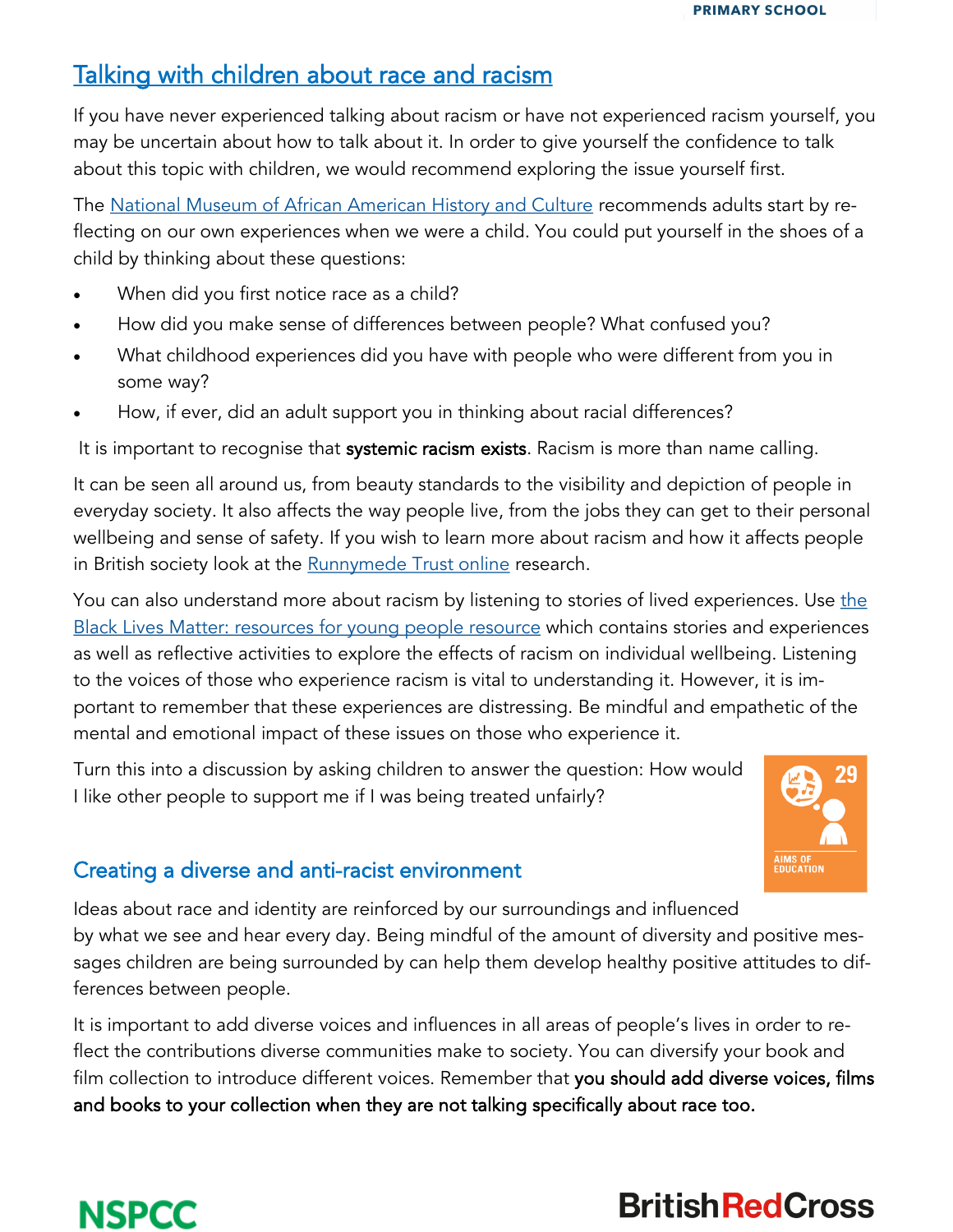**PRIMARY SCHOOL** 

#### How to respond to questions and comments from children

Children may have lots of questions about race and racism. Racism may be something they have personally experienced and might be a difficult subject to talk about.

Some tips on how to respond to questions and comments about race and racism are:

- Positively acknowledge questions about race and racism. Even if the question is a difficult one to address, encouraging them to be confident enough to ask questions is important.
- If the comment is negative, it is important to investigate it. Ask them why they think this. Encourage them to think about how they might feel if someone said this about them.
- It's ok not to know the answer. Be honest about your own knowledge and understanding. If the question requires a definitive answer, you can use trusted sources on the internet to research the answer to the question together or you can offer to come back to it after you have researched further. Keep a note of the question.
- Open up the question to discuss together if they are comfortable to do so. Ask why they asked the question or what they or others in that space think about the topic – encourage them to unpack their own ideas and thoughts.
- Be willing to listen and encourage an environment of active listening where people can share safely, and others listen and reflect on what others say.

#### How to bring up the topic with children

You can incorporate the topic of race and racism into different situations and through PSHE lessons but don't be afraid to talk about the topic of race and racism directly. Children as young as three recognise race and racial differences, so you can never start talking about race and racism too early.

#### Talking about racism regularly is the first step towards making a positive social change.





**British Red Cross**